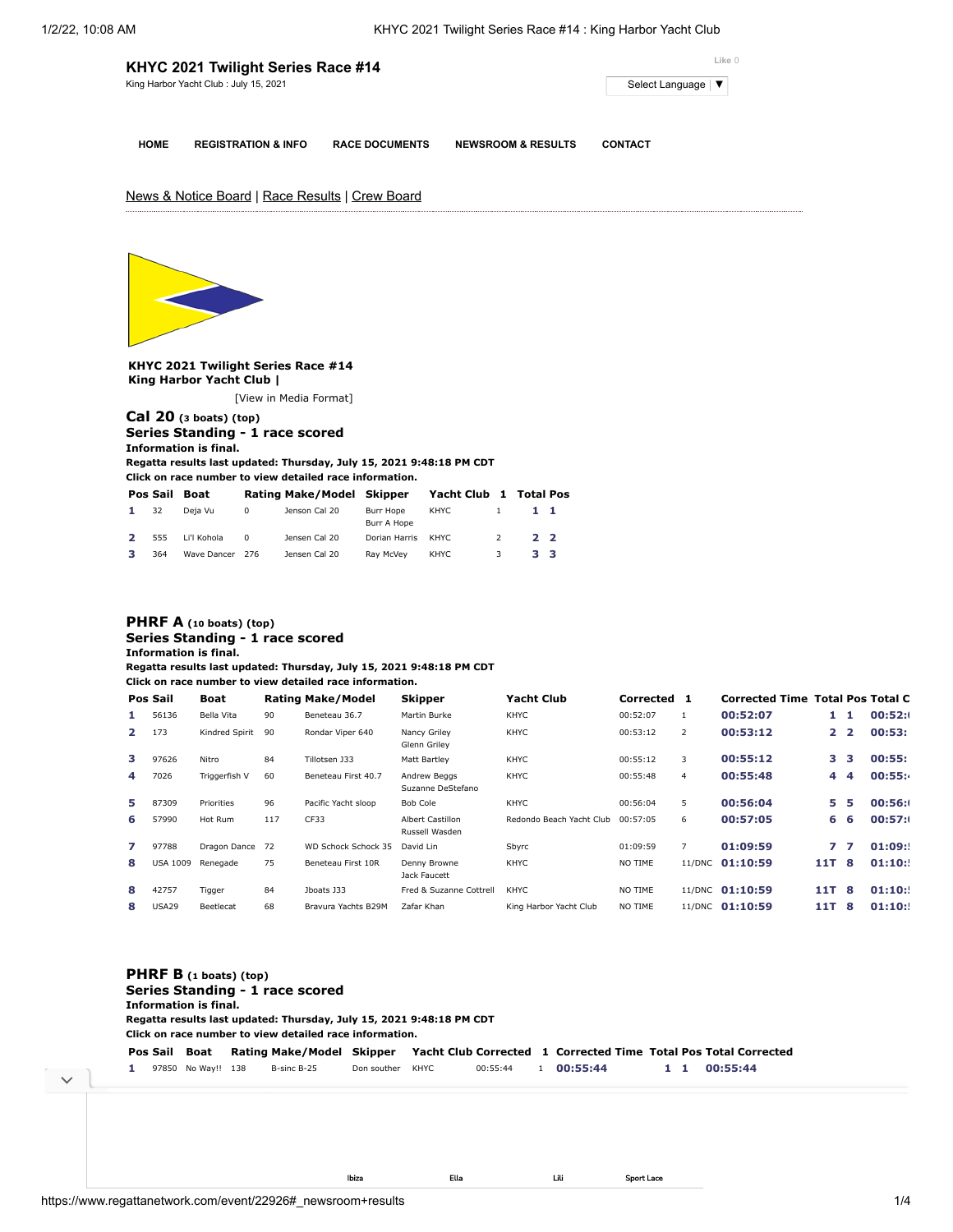**Click on race number to view detailed race information.**

|  |                   | Pos Sail Boat Rating Make/Model Skipper |  |                     |  |  | Yacht Club Corrected 1 Corrected Time Total Pos Total Corrected |
|--|-------------------|-----------------------------------------|--|---------------------|--|--|-----------------------------------------------------------------|
|  | 56384 MEIMI 2 275 | Columbia Challenger Michael Devine KHYC |  | 00:56:44 1 00:56:44 |  |  | 1 1 00:56:44                                                    |

## **[H-Fleet](https://www.regattanetwork.com/clubmgmt/applet_regatta_results.php?regatta_id=22926&show_manufacturer=1&show_crew=1&limit_fleet=H-Fleet) (10 boats) (top) Series Standing - 1 race scored Information is final.**

**Regatta results last updated: Thursday, July 15, 2021 9:50:38 PM CDT**

**Click on race number to view detailed race information.**

|    | Pos Sail | Boat         |     | <b>Rating Make/Model</b> | <b>Skipper</b>               | <b>Yacht Club</b>      | Corrected 1 |                | <b>Corrected Time Total Pos Total Co.</b> |                |                |         |
|----|----------|--------------|-----|--------------------------|------------------------------|------------------------|-------------|----------------|-------------------------------------------|----------------|----------------|---------|
|    | 27432v   | Oliver       | 411 | Schock Santana 27        | John/Bob Mitchell/Mackenzie  | Khyc                   | 00:22:15    |                | 00:22:15                                  | 1              | 1.             | 00:22:1 |
| 2. | 2201     | SLOOP JOHN B | 407 | J Boats i/24             | John Cove<br>Chris           | Port Roval YC          | 00:23:56    | 2              | 00:23:56                                  | $\mathbf{2}$   | $\overline{2}$ | 00:23:5 |
| з. | 00000    | GuacAmore    | 474 | Catalina 34              | Kent Lowell                  | King Harbor Yacht Club | 00:24:23    | 3              | 00:24:23                                  | 3.             | з              | 00:24:2 |
| 4  | 1208     | Blue Haven   | 454 | Catalina Catalina 34     | Thomas lett                  | <b>KHYC</b>            | 00:24:26    | $\overline{4}$ | 00:24:26                                  | 4              | 4              | 00:24:2 |
| 5. | 37764    | Nina         | 434 | Hunter 30 Sloop          | Rafael Fernandez             | King Harbor Yacht Club | 00:24:53    | 5              | 00:24:53                                  | 5.             | 5              | 00:24:5 |
| 6. | 123      | Papillon     | 404 | Hunter 30 Hunter 30      | Marc Jacob<br>Matteo Villain | <b>NA</b>              | 00:25:09    | 6              | 00:25:09                                  | 6              | 6              | 00:25:0 |
|    | 523      | Arrogante    | 410 | Jboat J24                | Jill Alstott                 | <b>RBYC</b>            | 00:26:20    | $\overline{7}$ | 00:26:20                                  | $\overline{ }$ | $\overline{z}$ | 00:26:2 |
| 8  | 1020     | Dragon       | 393 | <b>Abbott Soling</b>     | Eric Yeung                   | no                     | 00:28:01    | 8              | 00:28:01                                  | 8              | 8              | 00:28:0 |
| 9  | 7668     | Fini         | 421 | Alerion Express 28       | Bud Legg                     | <b>KHYC</b>            | NO TIME     | 11/DNC         | 00:29:01                                  | 11T            | -9             | 00:29:0 |
| q  | 5570     | Jubilee      | 453 | Catalina 30              | Kenneth Blight               | <b>KHYC</b>            | NO TIME     | 11/DNC         | 00:29:01                                  | 11T 9          |                | 00:29:0 |

[Ibiza](https://cat.da.us.criteo.com/m/delivery/ck.php?cppv=3&cpp=okzC7yKtRr_WsxhOTPBX_NxaKjeb3EZG1XiOnOtpqA9GhlQhwgrHFp14CdMhEfowP753zYRvqHV9KSzyOhulED5VCjAA2_eSXqH_25iiyQj1lYsu0EMvsGVFXEg2m4lVWW7yRugnSX5nUNfVjB7kZYszhA7EUKs3-Qogp6xxqV_VtBKqS1T_WK3pLu_P9Br-BpbeQtkJYbnMoVQjZZvRYTo6gb7PkmfRXlfkxm59EJP6lJYGkKt8wEMccMcbkPaEGq5c-HTR88SRSCWgMwA7UuUCiIgu5LLdf7SSKGki6CYgMbLGfXrLtmKbN7L_SrXlCLEVRVoEej5r_a61241pEkbspanR66c86aCCxvwVbgMCJu1_GKac90znOBP4gSNgKQpve5XGr2NIFYVceNofXxdKikzkzGjGz4jD0nV9uyMvZlUtJNnlybwzLZKcNNqwzekwVtSCwgSJAFRpQlcioCCRQLhkJibyd8l6JNWEmwgLqfdk&maxdest=https%3A%2F%2Fmagnanni.com%2Fibiza%3Futm_source%3Dcriteo%26utm_medium%3Ddisplay%26utm_campaign%3DWeb%2520Traffic%2520-%2520Oct%252021%252C%25202021%2520) [Ella](https://cat.da.us.criteo.com/m/delivery/ck.php?cppv=3&cpp=CwqxoSKtRr_WsxhOTPBX_NxaKjeb3EZG1XiOnOtpqA9GhlQhwgrHFp14CdMhEfowP753zYRvqHV9KSzyOhulED5VCjAA2_eSXqH_25iiyQj1lYsu0EMvsGVFXEg2m4lVWW7yRugnSX5nUNfVjB7kZYszhA4HGZqupjL9OEKz_6y_TMez28Cr0s8n8zxXM8GsEogf9Duu1K7q1V7tk-wAHyTcuMwHSsaJitNhVUnBzWeqM-xkyILFIz27B2DIYy-wgnmFsxeofFC2LqGZsnC5voavPNsLwOdFSZvR2G7DjCCkKsIW8M__6HwNtYQgpBhqmIzOsEDmrZAe1V398srFsEC2DHoVfVC6KtbUMnKuMfePAZLc1oNgqyfmgiAaqW7fDZLJrNb6g6aqCDz32tWGeoep8tD-R2J4LFyiBlJvUlKEo58R5CUO5cxInX0bp68Oy0KQVR_5d-XfcTbcZ7GX2xrKsWytJYE2jAvNapjGt6gBKGIO&maxdest=https%3A%2F%2Fmagnanni.com%2Fella%3Futm_source%3Dcriteo%26utm_medium%3Ddisplay%26utm_campaign%3DWeb%2520Traffic%2520-%2520Oct%252021%252C%25202021%2520) [Lili](https://cat.da.us.criteo.com/m/delivery/ck.php?cppv=3&cpp=5LNzdSKtRr_WsxhOTPBX_NxaKjeb3EZG1XiOnOtpqA9GhlQhwgrHFp14CdMhEfowP753zYRvqHV9KSzyOhulED5VCjAA2_eSXqH_25iiyQj1lYsu0EMvsGVFXEg2m4lVWW7yRugnSX5nUNfVjB7kZYszhA7nNbo0CE140-YWWz7RJNbIyg_OFLcSKJePMYppvHItSiudMGEVrkQ__DUW3sxVkR-2hkDY_zG7M6F8rSRzKHev5rQK8WdSt1l3ixfF45Iug5l6HertHlwm6ZCQCfQRTnHRgPYPJhg5dpQ3-5IrdrZzbpcTaCxye9vPlFMHznIkv0sRazRn0GRTTYVNKf08x4tQzWYSlhr2SdvmZhecDIL1hu6Vbj6m7dMMBN8oI79iyaArgLH8GPbNIPDcrXvZ1iDL9KR5SJfkUiePyfnVvH4O5RZ5QJ4TMbGT8MRSN5uicmovdj14MgbCP05JEV7YCj60WZiSyVXQjFAAi_PaQhas&maxdest=https%3A%2F%2Fmagnanni.com%2Flili%3Futm_source%3Dcriteo%26utm_medium%3Ddisplay%26utm_campaign%3DWeb%2520Traffic%2520-%2520Oct%252021%252C%25202021%2520) [Sport Lace](https://cat.da.us.criteo.com/m/delivery/ck.php?cppv=3&cpp=ArcfAiKtRr_WsxhOTPBX_NxaKjeb3EZG1XiOnOtpqA9GhlQhwgrHFp14CdMhEfowP753zYRvqHV9KSzyOhulED5VCjAA2_eSXqH_25iiyQj1lYsu0EMvsGVFXEg2m4lVWW7yRugnSX5nUNfVjB7kZYszhA6PhvYva-0OkxF0iOCvdby24Hq7ifhV7OKjP74TU4BVkhmgjWb5tr7SkZL7nyf88S0smStbccbJh_u4ezc9nJw__OwFksFuEG6PxKI_04Zph7csuMdCHkMFg5MAhuh3cIw4xgJfts8x06kGTxis-lW3ga5cBB3_r0TwSJywtTn0fBv8Xft_-r5uBg9wXVxIwm_8Z4v-0nm8YxUIGKoLRMoPHwTrD6Zt4w70hnY1bTkYbWmHmZSeXE2ktnfvYctsBsceNOT8Q2COZ-1_kZ9KMkiKY3MNchGqMb7C2nuTYH0GgNzf9PUn9pNf5O1zdXJcgsgYHnYe2DziTb2z6OvDdC5k&maxdest=https%3A%2F%2Fmagnanni.com%2Fsport-lace%3Futm_source%3Dcriteo%26utm_medium%3Ddisplay%26utm_campaign%3DWeb%2520Traffic%2520-%2520Oct%252021%252C%25202021%2520) [Lizandro](https://cat.da.us.criteo.com/m/delivery/ck.php?cppv=3&cpp=LYWgNSKtRr_WsxhOTPBX_NxaKjeb3EZG1XiOnOtpqA9GhlQhwgrHFp14CdMhEfowP753zYRvqHV9KSzyOhulED5VCjAA2_eSXqH_25iiyQj1lYsu0EMvsGVFXEg2m4lVWW7yRugnSX5nUNfVjB7kZYszhA7BhMyfttKooUaR5acWIUz4wjO14VWzysfNsFbevvEqIbPKIbkK08BsYo9OoXD3AuAz2MNsROcxeZ_2ua17hvyGsrvxd6Fa2h93zHf4rfMXexPRqqEUSAr63-UTSZCSMPU_Ie416wOOyghyhH9WVqiVnF27GKNCpD3SDatv6y72bCbA69T3_zEq9h4YrIlwbaEjRRz8mp2j87Q2SZra5vUOy7-6gknoftn3VN6K4_JDUBbpleCFf3eWk6b-CVlc5yRbVK6yp1Wc5Cnx3o8U_D1pHsMiLGCXwOKV1RjBFPbVi3kRcdk5wk6u_y0nku48wuveKG8hIuajFnwBvopaMT3O&maxdest=https%3A%2F%2Fmagnanni.com%2Flizandro%3Futm_source%3Dcriteo%26utm_medium%3Ddisplay%26utm_campaign%3DWeb%2520Traffic%2520-%2520Oct%252021%252C%25202021%2520) [Montana](https://cat.da.us.criteo.com/m/delivery/ck.php?cppv=3&cpp=7GACgCKtRr_WsxhOTPBX_NxaKjeb3EZG1XiOnOtpqA9GhlQhwgrHFp14CdMhEfowP753zYRvqHV9KSzyOhulED5VCjAA2_eSXqH_25iiyQj1lYsu0EMvsGVFXEg2m4lVWW7yRugnSX5nUNfVjB7kZYszhA5usNE7sTbFUz-4_VK0gf3N2Sz9Y_Ly9dUsxcjLjh7VV4-J9Bgsv0xKK5UqcY89FqQu-qv3egTpUNe71BwdALb169j7ceSi-JGu07STCi21PcUro93TKiZOZrl96Bibh0-z2lrMmAPvpxSaIC-VBB7IDf6JSexbbglV7vmieePPqKS9FLEZeowthUE9iCFzFbwOjJD3v_ar9SGs_VURIVZJPs-ycVYY2ChArcxmphSxD5tQ95-6gAj2_mu10rg0KUMNaGgYF2myjHQ5XqtTbjLpGpibhF7-tqH7PQO9jC1r-vZ_MUxok5UPU47CnHuZ4eY2E5uSF5WZrEe2cKh3846a&maxdest=https%3A%2F%2Fmagnanni.com%2Fmontana-iii%3Futm_source%3Dcriteo%26utm_medium%3Ddisplay%26utm_campaign%3DWeb%2520Traffic%2520-%2520Oct%252021%252C%25202021%2520) III

**Notes:**

**Scoring System is RRS Low Point 2021-2024.**

- **Finishes in [brackets] denote throwouts**
- **Click on race number to view detailed race information.**

## **Information is final.**

Registration Problems or Questions? [Visit our Support Desk](http://support.regattanetwork.com/) | [View Our Privacy Policy](https://www.regattanetwork.com/html/privacy.html)<br>[Powered by Regatta Network®](http://www.regattanetwork.com/) | Online Sailing Event Registration and Management Services.<br>© 2022 [Regatta Network,](http://www.regattanetwork.com/) Inc. All Rights Reserved





 $\checkmark$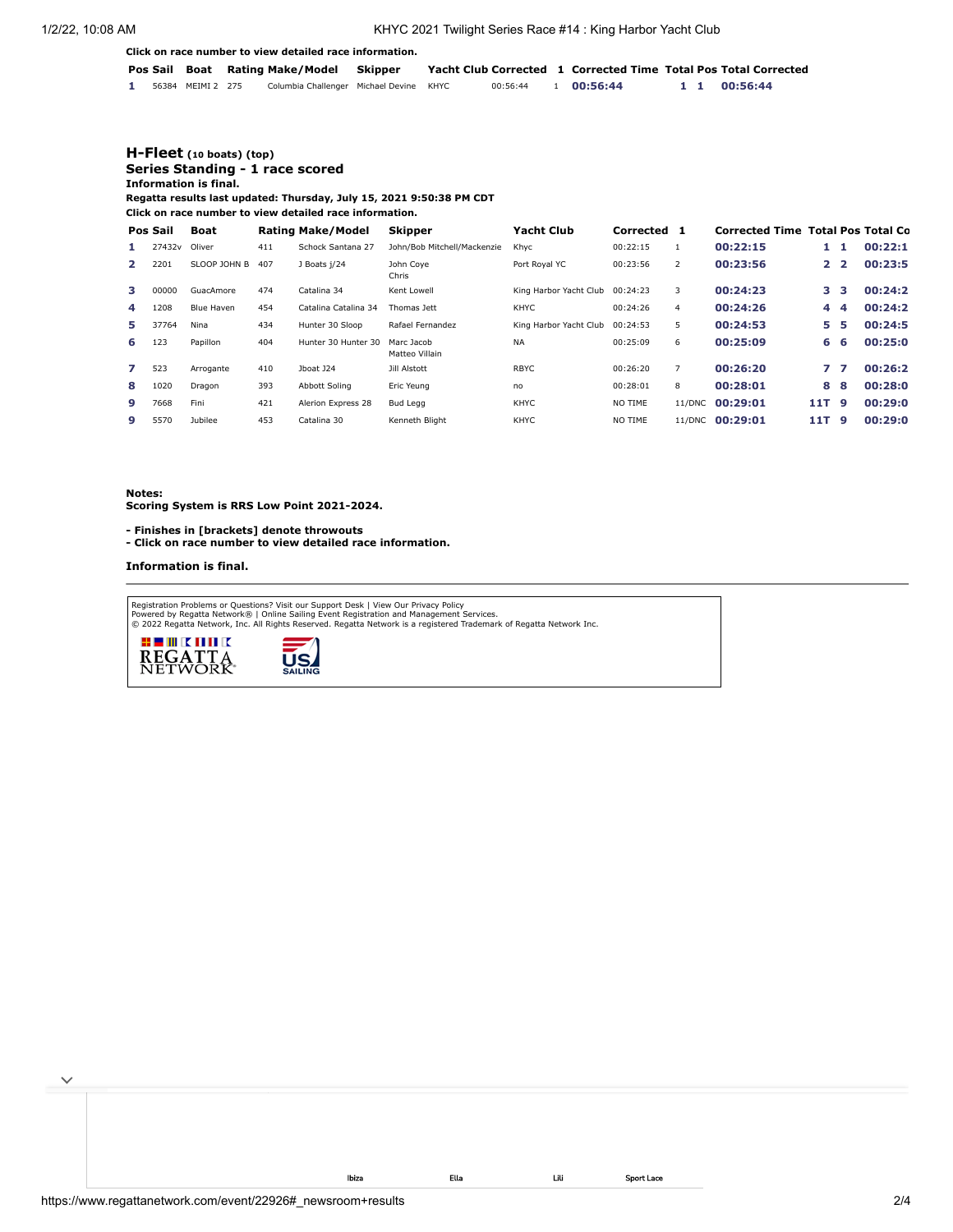[Ibiza](https://cat.da.us.criteo.com/m/delivery/ck.php?cppv=3&cpp=okzC7yKtRr_WsxhOTPBX_NxaKjeb3EZG1XiOnOtpqA9GhlQhwgrHFp14CdMhEfowP753zYRvqHV9KSzyOhulED5VCjAA2_eSXqH_25iiyQj1lYsu0EMvsGVFXEg2m4lVWW7yRugnSX5nUNfVjB7kZYszhA7EUKs3-Qogp6xxqV_VtBKqS1T_WK3pLu_P9Br-BpbeQtkJYbnMoVQjZZvRYTo6gb7PkmfRXlfkxm59EJP6lJYGkKt8wEMccMcbkPaEGq5c-HTR88SRSCWgMwA7UuUCiIgu5LLdf7SSKGki6CYgMbLGfXrLtmKbN7L_SrXlCLEVRVoEej5r_a61241pEkbspanR66c86aCCxvwVbgMCJu1_GKac90znOBP4gSNgKQpve5XGr2NIFYVceNofXxdKikzkzGjGz4jD0nV9uyMvZlUtJNnlybwzLZKcNNqwzekwVtSCwgSJAFRpQlcioCCRQLhkJibyd8l6JNWEmwgLqfdk&maxdest=https%3A%2F%2Fmagnanni.com%2Fibiza%3Futm_source%3Dcriteo%26utm_medium%3Ddisplay%26utm_campaign%3DWeb%2520Traffic%2520-%2520Oct%252021%252C%25202021%2520) [Ella](https://cat.da.us.criteo.com/m/delivery/ck.php?cppv=3&cpp=CwqxoSKtRr_WsxhOTPBX_NxaKjeb3EZG1XiOnOtpqA9GhlQhwgrHFp14CdMhEfowP753zYRvqHV9KSzyOhulED5VCjAA2_eSXqH_25iiyQj1lYsu0EMvsGVFXEg2m4lVWW7yRugnSX5nUNfVjB7kZYszhA4HGZqupjL9OEKz_6y_TMez28Cr0s8n8zxXM8GsEogf9Duu1K7q1V7tk-wAHyTcuMwHSsaJitNhVUnBzWeqM-xkyILFIz27B2DIYy-wgnmFsxeofFC2LqGZsnC5voavPNsLwOdFSZvR2G7DjCCkKsIW8M__6HwNtYQgpBhqmIzOsEDmrZAe1V398srFsEC2DHoVfVC6KtbUMnKuMfePAZLc1oNgqyfmgiAaqW7fDZLJrNb6g6aqCDz32tWGeoep8tD-R2J4LFyiBlJvUlKEo58R5CUO5cxInX0bp68Oy0KQVR_5d-XfcTbcZ7GX2xrKsWytJYE2jAvNapjGt6gBKGIO&maxdest=https%3A%2F%2Fmagnanni.com%2Fella%3Futm_source%3Dcriteo%26utm_medium%3Ddisplay%26utm_campaign%3DWeb%2520Traffic%2520-%2520Oct%252021%252C%25202021%2520) [Lili](https://cat.da.us.criteo.com/m/delivery/ck.php?cppv=3&cpp=5LNzdSKtRr_WsxhOTPBX_NxaKjeb3EZG1XiOnOtpqA9GhlQhwgrHFp14CdMhEfowP753zYRvqHV9KSzyOhulED5VCjAA2_eSXqH_25iiyQj1lYsu0EMvsGVFXEg2m4lVWW7yRugnSX5nUNfVjB7kZYszhA7nNbo0CE140-YWWz7RJNbIyg_OFLcSKJePMYppvHItSiudMGEVrkQ__DUW3sxVkR-2hkDY_zG7M6F8rSRzKHev5rQK8WdSt1l3ixfF45Iug5l6HertHlwm6ZCQCfQRTnHRgPYPJhg5dpQ3-5IrdrZzbpcTaCxye9vPlFMHznIkv0sRazRn0GRTTYVNKf08x4tQzWYSlhr2SdvmZhecDIL1hu6Vbj6m7dMMBN8oI79iyaArgLH8GPbNIPDcrXvZ1iDL9KR5SJfkUiePyfnVvH4O5RZ5QJ4TMbGT8MRSN5uicmovdj14MgbCP05JEV7YCj60WZiSyVXQjFAAi_PaQhas&maxdest=https%3A%2F%2Fmagnanni.com%2Flili%3Futm_source%3Dcriteo%26utm_medium%3Ddisplay%26utm_campaign%3DWeb%2520Traffic%2520-%2520Oct%252021%252C%25202021%2520) [Sport Lace](https://cat.da.us.criteo.com/m/delivery/ck.php?cppv=3&cpp=ArcfAiKtRr_WsxhOTPBX_NxaKjeb3EZG1XiOnOtpqA9GhlQhwgrHFp14CdMhEfowP753zYRvqHV9KSzyOhulED5VCjAA2_eSXqH_25iiyQj1lYsu0EMvsGVFXEg2m4lVWW7yRugnSX5nUNfVjB7kZYszhA6PhvYva-0OkxF0iOCvdby24Hq7ifhV7OKjP74TU4BVkhmgjWb5tr7SkZL7nyf88S0smStbccbJh_u4ezc9nJw__OwFksFuEG6PxKI_04Zph7csuMdCHkMFg5MAhuh3cIw4xgJfts8x06kGTxis-lW3ga5cBB3_r0TwSJywtTn0fBv8Xft_-r5uBg9wXVxIwm_8Z4v-0nm8YxUIGKoLRMoPHwTrD6Zt4w70hnY1bTkYbWmHmZSeXE2ktnfvYctsBsceNOT8Q2COZ-1_kZ9KMkiKY3MNchGqMb7C2nuTYH0GgNzf9PUn9pNf5O1zdXJcgsgYHnYe2DziTb2z6OvDdC5k&maxdest=https%3A%2F%2Fmagnanni.com%2Fsport-lace%3Futm_source%3Dcriteo%26utm_medium%3Ddisplay%26utm_campaign%3DWeb%2520Traffic%2520-%2520Oct%252021%252C%25202021%2520) [Lizandro](https://cat.da.us.criteo.com/m/delivery/ck.php?cppv=3&cpp=LYWgNSKtRr_WsxhOTPBX_NxaKjeb3EZG1XiOnOtpqA9GhlQhwgrHFp14CdMhEfowP753zYRvqHV9KSzyOhulED5VCjAA2_eSXqH_25iiyQj1lYsu0EMvsGVFXEg2m4lVWW7yRugnSX5nUNfVjB7kZYszhA7BhMyfttKooUaR5acWIUz4wjO14VWzysfNsFbevvEqIbPKIbkK08BsYo9OoXD3AuAz2MNsROcxeZ_2ua17hvyGsrvxd6Fa2h93zHf4rfMXexPRqqEUSAr63-UTSZCSMPU_Ie416wOOyghyhH9WVqiVnF27GKNCpD3SDatv6y72bCbA69T3_zEq9h4YrIlwbaEjRRz8mp2j87Q2SZra5vUOy7-6gknoftn3VN6K4_JDUBbpleCFf3eWk6b-CVlc5yRbVK6yp1Wc5Cnx3o8U_D1pHsMiLGCXwOKV1RjBFPbVi3kRcdk5wk6u_y0nku48wuveKG8hIuajFnwBvopaMT3O&maxdest=https%3A%2F%2Fmagnanni.com%2Flizandro%3Futm_source%3Dcriteo%26utm_medium%3Ddisplay%26utm_campaign%3DWeb%2520Traffic%2520-%2520Oct%252021%252C%25202021%2520) [Montana](https://cat.da.us.criteo.com/m/delivery/ck.php?cppv=3&cpp=7GACgCKtRr_WsxhOTPBX_NxaKjeb3EZG1XiOnOtpqA9GhlQhwgrHFp14CdMhEfowP753zYRvqHV9KSzyOhulED5VCjAA2_eSXqH_25iiyQj1lYsu0EMvsGVFXEg2m4lVWW7yRugnSX5nUNfVjB7kZYszhA5usNE7sTbFUz-4_VK0gf3N2Sz9Y_Ly9dUsxcjLjh7VV4-J9Bgsv0xKK5UqcY89FqQu-qv3egTpUNe71BwdALb169j7ceSi-JGu07STCi21PcUro93TKiZOZrl96Bibh0-z2lrMmAPvpxSaIC-VBB7IDf6JSexbbglV7vmieePPqKS9FLEZeowthUE9iCFzFbwOjJD3v_ar9SGs_VURIVZJPs-ycVYY2ChArcxmphSxD5tQ95-6gAj2_mu10rg0KUMNaGgYF2myjHQ5XqtTbjLpGpibhF7-tqH7PQO9jC1r-vZ_MUxok5UPU47CnHuZ4eY2E5uSF5WZrEe2cKh3846a&maxdest=https%3A%2F%2Fmagnanni.com%2Fmontana-iii%3Futm_source%3Dcriteo%26utm_medium%3Ddisplay%26utm_campaign%3DWeb%2520Traffic%2520-%2520Oct%252021%252C%25202021%2520) III

https://www.regattanetwork.com/event/22926#\_newsroom+results 3/4

 $\checkmark$